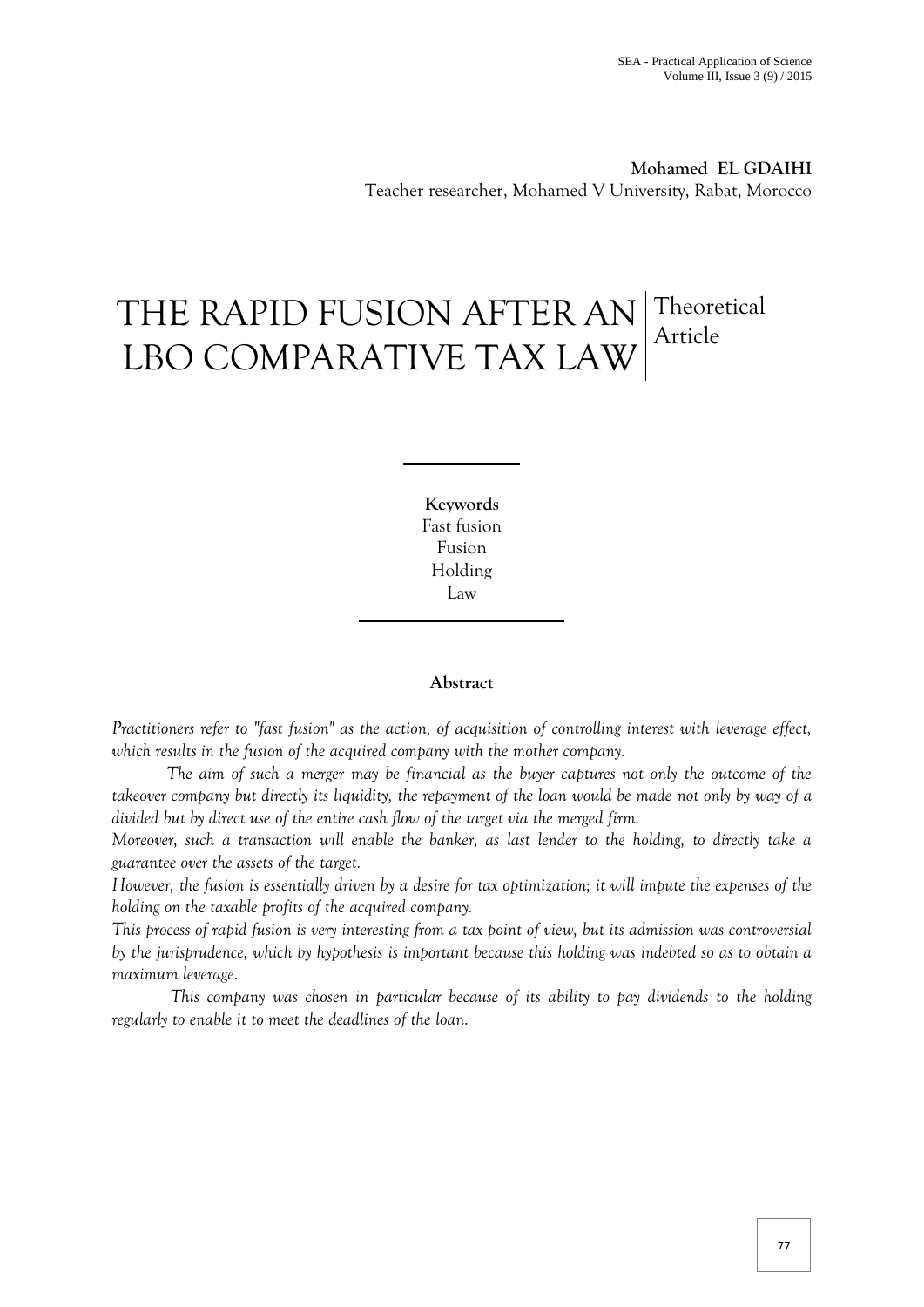# **I. The tax effects of the rapid fusion**

In the case of holdings, the leverage resulting from the simple interposition between the acquirer and the target company of a front company turns out to be an imperfect solution for tax purposes. Indeed, the holding company holds more than 10% stake in the target company, the dividends received are taxed as parent-subsidiary and consequently virtually exempt at the holding company.

As result, for tax purposes, the interest on loans generates a structural deficit that will be virtually impossible to charge.

 To avoid this tax loss, several solutions have been proposed, among which the rapid fusion. which appears to be the most advantageous technique from a fiscal point of view.

# **The expected tax optimization by LBO**

 Practitioners of legal engineering have three main options available to them to avoid the loss of tax losses generated by mounting L.B.O:

- Firstly, the option of tax consolidation, this solution, which has the effect of establishing a fiscal consolidation within the group, allowing the imputing of the holding deficit on the profits resulted from the target company;

- Secondly, the holding company has, since the finance Act 1993, the right to avoid the application of this system for the dividends received from the target company, when the dividends have the nature of taxable products under ordinary conditions, it becomes then possible to impute the loan interests taken by the holding on dividends received from the target. This prevents the formation of a structural deficit that would become of no value after five years. However, the solution has the disadvantage of causing the loss of part of the tax credit provided by the target;

- Finally, the absorption of the target company by the holding company, the holding company may well decide the absorption of the target company; this absorption has the effect of permitting, after the grouping of assets, the allocation of interest expense incurred by the acquiring company on the profits generated by the acquired company<sup>1</sup>.

The latter solution appears, because of this total imbrication between the holding company and the target, as a particularly effective tax optimization  $technique<sup>2</sup>$ .

#### **Tax optimization generated by the process of the rapid fusion**

As it has been specified, the advantage of the rapid merger of the target company and the holding company is the direct use of cash of the target for repayment of the loan company; compared to a reimbursement by dividends, this advantage is essentially tax. In an LBO scheme before merger, the dividends paid by the target company to the holding company (which allows the

repayment of the loan) are subject to corporate tax in the target company.

However, after the merger, the repayment of the loan is done through direct drain on the treasury of the merged, so pre-tax society; the repayment part resulting from the loan interest will, in this case, constitute a reduction of the taxable income.

Thus, this technique will allow in a radical manner the implementation of a chronic fiscal consolidation. Indeed, the chronic tax deficit of the holding company will be imputed immediately on the profits of the merged company.

Moreover, the process of rapid merger will, subject to benefit from the favorable tax treatment of mergers, allow a revaluation of assets and generate new depreciation bases (particularly in the context of a merger from below); this will improve the available cash flow to service the loan debt.

The technique of rapid fusion also offers the ability to use the reserves of the target company, regardless of their age and consequently the tax.

Finally, as an alternative, it is a way to avoid the rigid and prohibitive laws governing the practice of tax consolidation.

Thus, the operation of rapid fusion, which appears particularly attractive from a tax perspective, should provide a maximum legal security to taxpayers and engineering practitioners. Indeed; they should be able to guard against any legal dispute as regard to tax law abuse. Yet the poverty of the jurisprudence in this area is very unfortunate and encircles the rapid fusion technique in a highly uncertain legal limbo<sup>3</sup>.

#### **II. The rapid fusion in the test of private law branches**

To date, the judicial uncertainty about the admission of rapid mergers under the tax law is at its highest point, only a decision of the Administrative Court of Lyon dated May 26, 1992 exists as a reference.

Nevertheless, the Court of Cassation in France has had to rule on the validity of the rapid fusion in respect to other legal branches other than tax law.

# **The validity of the fast fusion under tax law**

In its judgment of May  $26<sup>th</sup>$ , 1992, the Court of Appeal of Lyon explicitly rejected the existence of an abuse of law in connection with a rapid merger transaction through a LBO  $<sup>4</sup>$ .</sup>

The facts of the case are as follows:

July 29th, 1977, the SA Property Management has created 1,000 shares in the capital and they are mainly held by ML and his wife, MMD and O. each holding 5 shares.

On December 28th, 1977, ML yields 495 shares to MB, and his family.

On February 14th 1978 the SA Property Management acquired 648 of the 1000 shares in the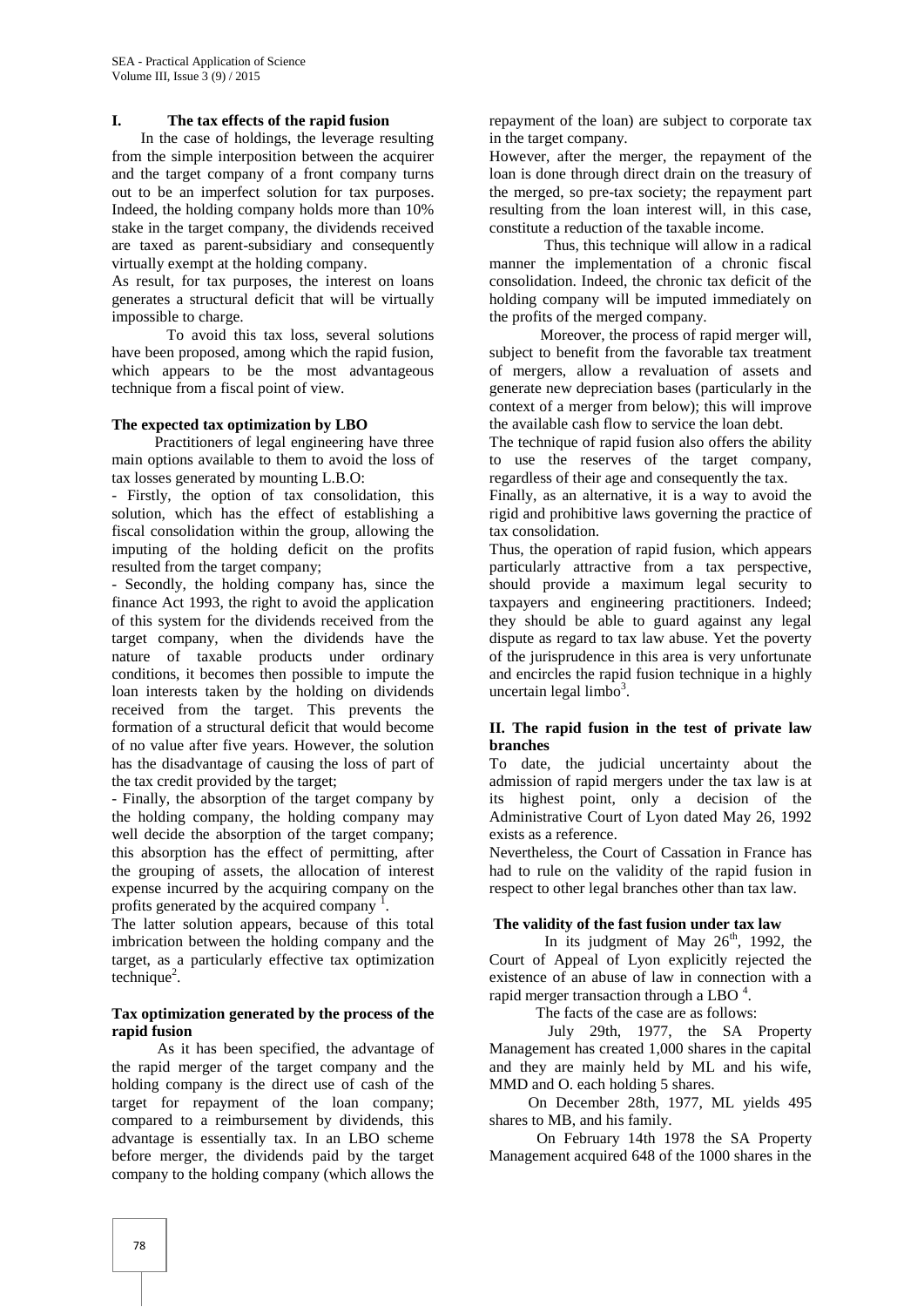capital of SA Property management Villeurbanne (RIV), shares that were held by MM. D. and O.

March 28, 1978, the same operation is repeated, this time with 252 shares of the company RIV; after this operation, financed by a loan of 900,000 francs contracted by the SA Property Management, Property Management SA holds 900 of the 1,000 shares of the SA MIR.

 To optimize the operation, on March 31st, 1978, the extraordinary general meeting of the SA Property Management decided to merge by absorption with RIV Company whose name it also takes. In practical terms, and logically, the merger results in fusion-waiver up to the 90% stake held by the acquiring company in the capital of the acquired company.

 As for the remaining 100 shares in the capital of the company being acquired, they are exchanged against 1000 shares of the acquiring company MM. DO, which holds 85 of the 100 shares then receives 850 shares of the Company Property Management, shares given then to MM.L and B.

 In late March 1978, at the end of the operations, Mr. L. and B. hold 1800 shares from 2000 shares that make the capital of the Property Management Company SA which became SA RIV. During the first accounts auditing, the Authority considered that this operation, fixed in nine months, results in an abuse of law and proceeded to the reinstatement of financial expenses deducted by the SA Property Management.

Receiving the case, the County Commission of direct taxes and taxes on turnover estimated that the operation was rather an abnormal act of management.

This qualification seemed to be inspired by the fact that the operation had been designed for the exclusive benefit of both buyers' partners', it is, in the same case that the Administration, in a second audit in 1985, will reject the deductibility of the interest expense. Having suffered the rejection of consecutive claims to the two verification procedures, the SA Property management Villeurbanne carried twice the proceedings before the administrative court.

The Administrative Tribunal of Lyon, joining the two requests, the operation was considered as an abnormal act of management. However, evidence of an abuse of law was not reported. The Administrative Court of Appeal overturned that decision and concluded that there was, in this case, neither sign of abnormal act of management nor an abuse of law.

Although its scope should be minimized, the decision of the Administrative Court of Appeal of Lyon is of significant importance; it raises questions about the influence that can now have the theory of abuse of law on LBO operations when they find their denouement in the rapid absorption of the target company. Indeed, if the tax judge

clearly recognized the existence of a tax benefit in the rapid absorption of the target company, he clearly refuses to qualify it as abusive transactions; nevertheless, it is only a judgment of court of a second appeal whose scope should be treated with caution. The doctrine also remains very skeptical about this resounding judgment, "we must not misunderstand this shift in law of the jurisprudence and conclude that the existing legal arrangements in the case of a restructuring benefit from immunity<sup>5</sup>".

 The Court of Cassation in France, meanwhile, delivered three judgments about the rapid fusion but they shed no light on how the appreciation should be under the tax law.

#### **The rapid fusion in the light of other branches of law.**

The Court of Cassation in France is the only Supreme Court that has rendered judgments on the process of rapid fusion. However, its decisions do not bring anything to the validity of this fusion under tax law. They refer only to commercial law and criminal law.

# **The rapid fusion and commercial law**

The Moroccan legislator has set up a protective device that protects creditors following the merger, the rights of creditors of the company being acquired, those bondholders, holders of investment certificates, etc ...<sup>6</sup>

 It must be mentioned that the Moroccan jurisprudence suffers from a deficit in these cases.

In France, and to assess the validity of the rapid fusion under commercial law, the Court of Cassation could validate this fusion under Article 217-9 of the Act of July 24, 1966 which prohibits the purchase by a company of its own shares<sup>7</sup>.

The court adopted the same attitude in its judgment on the  $19<sup>th</sup>$  of December<sup>8</sup>, the facts being as following:

 SODERO agreed to EURODIS for the acquisition by the latter of 97% of the shares of SA Sepco France. As a guarantee for its loan, SODERO Company had three guarantees: a joint guarantee repayment of the loan, a lien on the shares of the company Sepco France, being acquired, and a lien on the business assets of the company Sepco Saumur, a subsidiary of Sepco France.

Subsequently, the company EURODIS was subject to liquidation, the company SODERO sued the surety for reimbursement; sentenced on appeal for the payment of a sum of 2,419,151 euros, it has been granted no appeal. The company made two complaints to the Court of Appeal:

- The court made this judgment in that way while additional guarantees to the financial company had been granted contrary to the provisions of Article 217-9 of the Act of 24 July 1966;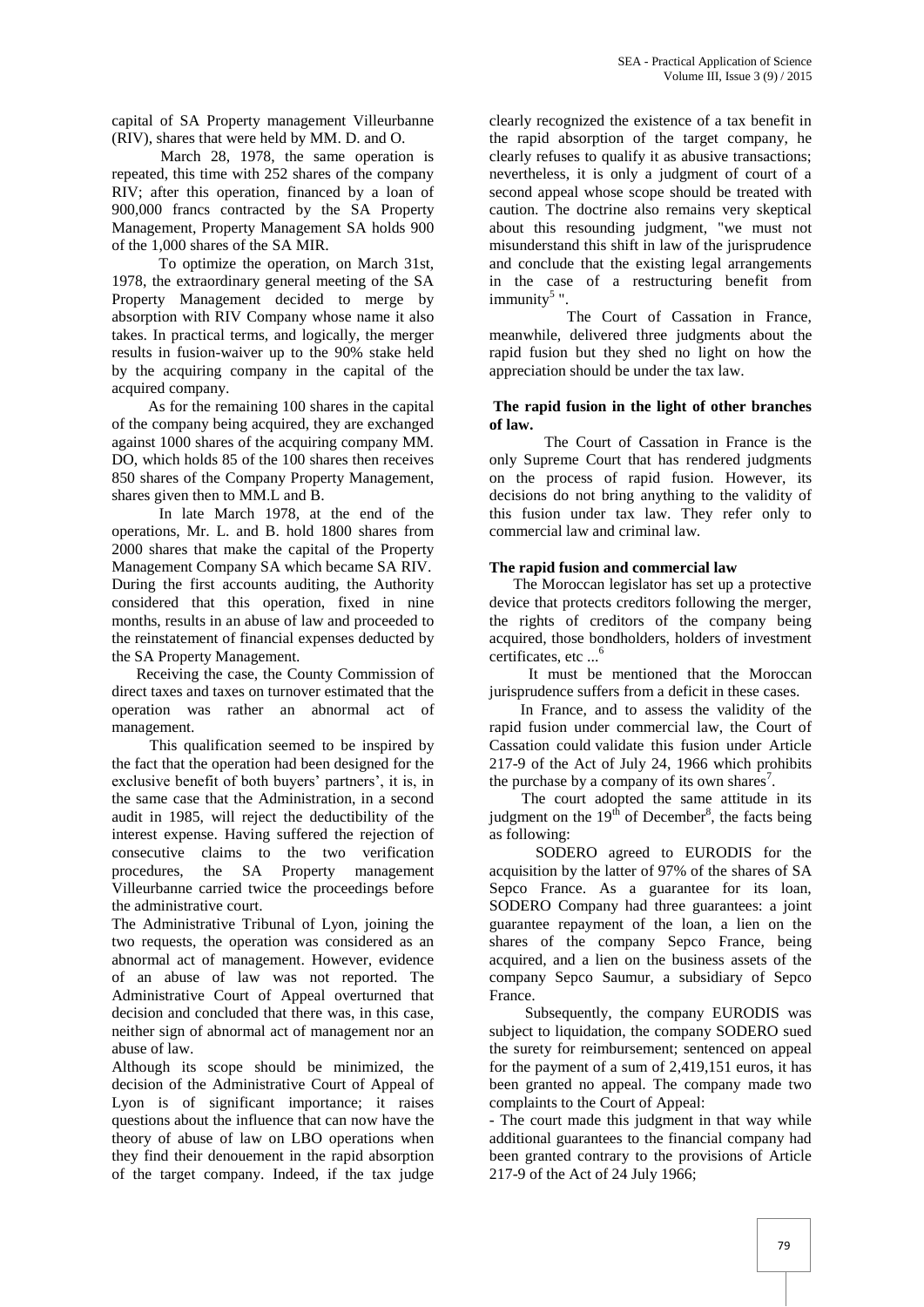- The court also failed to respond to its conclusions in which the company argued essentially that the operation stemmed from an attempt to divert the law.

The Court of Cassation in France rejected the appeal for the reason that "the loan granted by the company SODERO to the company EURODIS was guaranteed by shares in the company Sepco France, it was clear then that the property involved is not the property of Speco France, the constitution of this guarantee lies outside the scope of the prohibition of the Article 217-9 of the Act of 24th July 1966. »

The Court of Cassation in France only confirmed a decision it made on the matter on Nov. 15, 1994<sup>9</sup> Indeed, the high court had already admitted at that time the compliance with the Article 217-9 of a guarantee accepted by the acquisition holding as a guarantee on the shares of the target for the purpose of the establishment of credit lender, and secondly, the repayment of the loan agreed by the acquisition holding company through dividends and non-statutory reserves.

Thus, the Court of Cassation in France believes that the creation of a guarantee on the shares acquired through a loan, as a guarantee for the repayment of this loan, is an operation entirely conventional and legitimate and that it does not constitute the vampirisation of the sold company.

The favorable opinion that the trade room has about the rapid fusion is not shared by the Criminal Division, which considered that the merger would be a misappropriation of assets and / or an abuse of authority criminally punished.

# **The rapid fusion and the criminal law**

To better understand the importance and implications of the judgment, we must remember the attractive mechanism of an L.B.O, there are legal, tax and financial reasons that lead the buyer to buy most or all of the shares of a target company by a holding company. The latter, established and controlled by the buyer, will borrow from financial institutions some of the funds needed to purchase the shares of the target.

Financially, the transaction is interesting in that the repayment of financial institutions can be done with funds from the target.

It is also attractive from a fiscal point of view because loan interest can be deducted from taxable products on the holding companies and the dividends used to repay financial institutions are paid by the target to the holding as tax-free.

These operations are dangerous because they put on the target company the burden of financing the purchase of its own shares by means which may constitute criminal offenses. Indeed, the advances made from the fund of the target to the holding, while it will not have the ability to repay, and the extinction of the debt of the holding

company to the target by making a merger of the holding by the target are criminal offenses $<sup>1</sup>$ </sup> .

Such was the situation in the case-Delattre Levivier where the Criminal Division has sanctioned, as an abuse of power, the manager and shareholder of the holding company who aimed at the absorption of the latter by the subsidiary to achieve two objectives:

- Firstly, compensate retroactively and at the right time, as a result of the merger, the debt of the holding company born from a cash management agreement granted by the subsidiary to the holding company to finance the acquisition of its shares, with the debt of the holding company under a service agreement;

- Secondly, to become a shareholder of the target.

This operation, which was based on a particular assembly represented, according to the Court, a lesionaire character, it was foreign to the social interest, unbalanced and lacking any economic justification for the absorber.

The review of the jurisprudence related to the rapid fusion requires much more interest on the various risks created by this restructuring operation. Indeed, these dangers that are at the same time criminal, commercial and taxed extremely threaten the validity of the mechanism L.B.O followed by rapid fusion.

#### **Conclusion and propositions**

The quasi-absence of case law in the matter and its piecemeal aspect have helped fuel the doctrinal controversy and to create an uncertainty on the regularity of the mounts L.B.O when they are followed by a rapid fusion; in effect, the many risks incurred by those who put in place such constructions, are an impediment to the assumption of the rapid fusion in the ranks of the recognized techniques of occasions of businesses.

 The validity of such restructuring operations may be questionable because of the dangers they pose both on the tax plan, that on a legal level, the fact of the opposition that it implies between the logic policyholder and the logic of the repurchase operation.

The merger between the holding company for the acquisition and the target company can take away the benefits in tax matters which can be summarized as follows:

1- The automatic consolidation of tax results of the holding company for the acquisition and the target, this effect is also obtained in the case of tax integration in countries such as France;

2- The absence of reintegration of the share of costs and expenses in the event of distribution of dividends of the target company, reintegration also silenced in case of creation of tax integration;

3- The absence of cost of withholding tax related to a distribution of reserves pre accounting of the target company.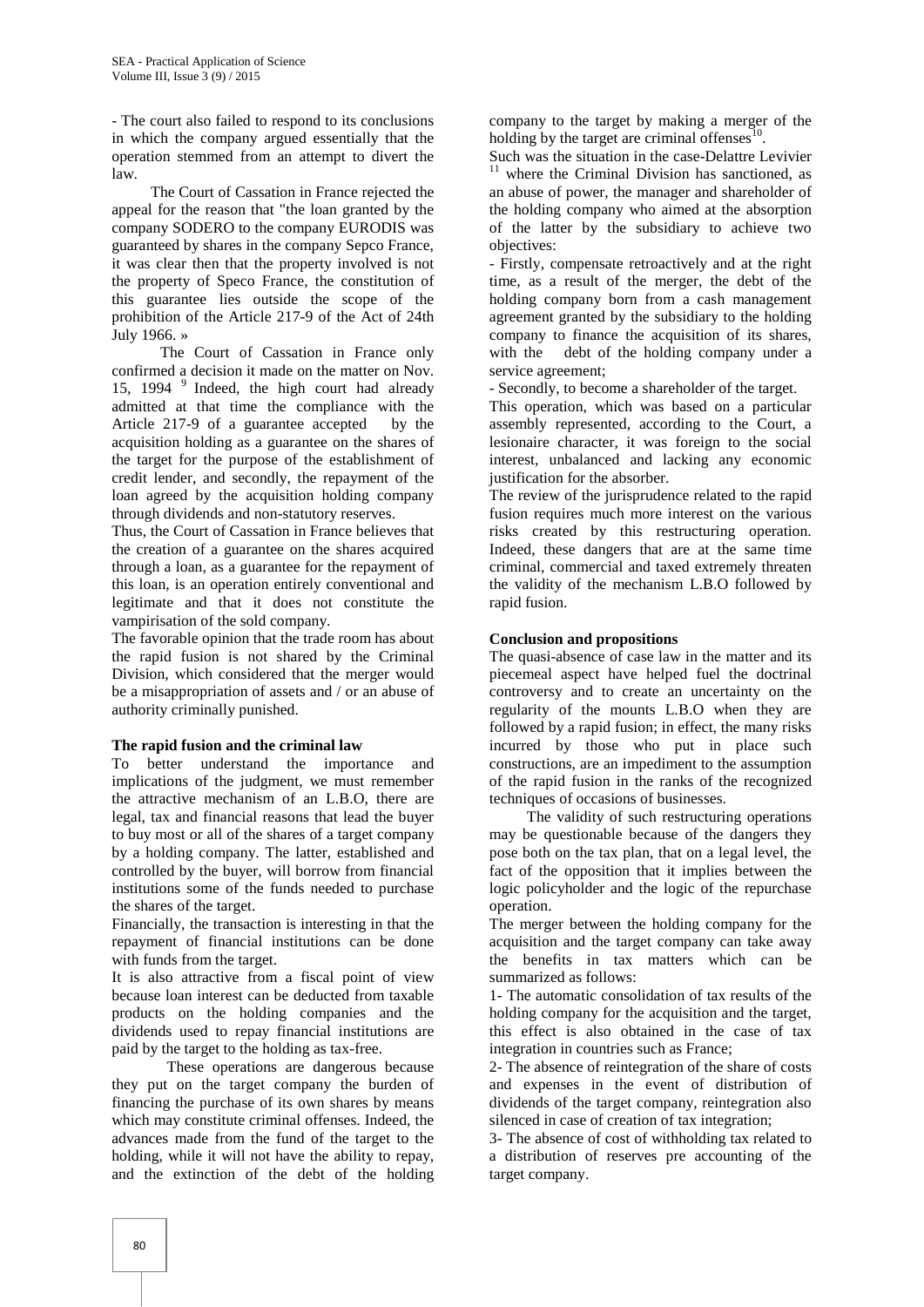Nevertheless, as any restructuring operation generating benefits on the tax plan, the fast fusion has been the subject of particular attention from the part of the administration, which has a range of resources for the call in question.

Due to its subsidiary nature, we stray from the outset the risk linked to the change of activity based on the article 221-5 of the general French tax code <sup>12</sup>, this article would have been able to apply in the present case, when the holding company absorbs the target company and if this holding has no activity similar to that of the target, and terminal to hold the titles of the latter (holding pure) ; in this hypothesis, the transferee company, at the origin inactive, resumes by force of circumstance, the industrial or commercial activity of the absorbed, this will be perceived by the tax administration as a cessation of business; this cessation of business has as consequence the immediate taxation of operating profits, the reintegration of regulated provisions and particularly the deletion of the Right to the postponement of deficits incurred up to the date of change of activity.

However, it should be noted that the rapid nature of the fusion mitigated or even eliminated this consequence because the transferee company will not have had the time to generate profits or of the most-significant gains; in addition, the absence of having closed its first exercise, it will have been able to manufacture of fiscal deficits.

The main tax risk, in the case of fusion rapidly following a L.B.O, resides in the discount in question by the tax administration of the assembly itself, near in its whole and not to each operation of the building taken in isolation.

The fitting L.B.O followed by a rapid fusion is composed of several operation phases, namely, the establishment of the holding company, the subscription by the latter to a loan, the merger between it and the target; they all have a legal existence indisputable and can in no case be qualified as fictitious.

The creation of the holding company cannot be fictitious or even, without significant resources, it operates legally and criminally and promotes the pooling of resources for the purpose of realizing a taking control. <sup>13</sup>

These criteria were those retained by the administrative court of appeal in Lyon in its judgment of 1992, to move aside the fictional nature of the holding company, the latter had in effect been regularly constituted and had known a regular activity to the acquisition and management of shareholdings; in its conclusions, the government commissioner refers elsewhere to the actual operation of the mount on a six-month period of activity during which the holding company has cashed the rents and fees. <sup>14</sup>

As well as the establishment of the holding company, the subscription to a borrowing and debt of resultant acquisition shows no artificial nature and can only be the base of the existence of an abuse of law by fictitious; in effect, with regard to the sums made available to the holding company acquisition by third party lenders, it seems problematic to challenge the reality of when the sums have well advanced.

As stated by Pr. ALLARD DE WAAL, it is possible "to understand the problem from a different angle and see the quality of the legal relationship created, based on the loan (etc. ), who led the third party lenders to take the risks that are those of a shareholder  $^{"15}$ ; such an argument seems, in the light of the grievance of fictitious, inoperative because the links established contractual and the provision of funds have a reality that cannot be challenged and this regardless of the quality of Silas.

Pr. ALLARD DE WAAL differs on this subject the hypothesis to consider as the fictitious contractual relations established between the company and its shareholders and which led to the establishment of current accounts of associated elements; in effect, the simple fact that the amounts are lent by people having the quality of associates, it is not of itself sufficient to justify the grievance of fictitious, it is perfectly permissible to associates to lend, even that it is frequent to see, conversely, of Silas take a participation in the capital of the borrower company ; as indicated by the author, "the qualities of shareholder and lender will accumulate perfectly, each referring to a legal special relationship. " <sup>16</sup>

Finally, the merger of the holding company and of the target, which is "the culmination" of the mount L. B. O, cannot be more fictitious, in effect; it allows you to achieve the recovery operation of business in the fiscal and optimal financial conditions. <sup>17</sup>

# **References**

- [1] Mr. CHADEFAUX., tea tax regularity of year operation followed by rapid absorption of the target by the holding, review tax law,(1993)
- [2] Mr. COZIAN, F. DEBOISSY, B. VIANDIER, Company law, now working's edition, (2006)
- [3] Tax consolidation, Lefebvre's edition,  $(2011)$
- [4] Mr. VERBAN, Y. OF KERGOS, I. DEKKICHE, restructuring operation within corporate groups, tax and accounting aspects; corporate training's edition, (2012)
- [5] Administrative Court of Appeal of Lyon, 05/26/1992, n°.90-102 and 90-110, review tax law, 1992.
- [6] J-P, [COUDRAY,](http://www.sudoc.abes.fr/DB=2.1/SET=2/TTL=4/REL?PPN=113827695) Business acquisitions with leverage, (tax and legal aspects), (2007)
- [7] Articles 239 and subsequent articles of the law on corporate affairs